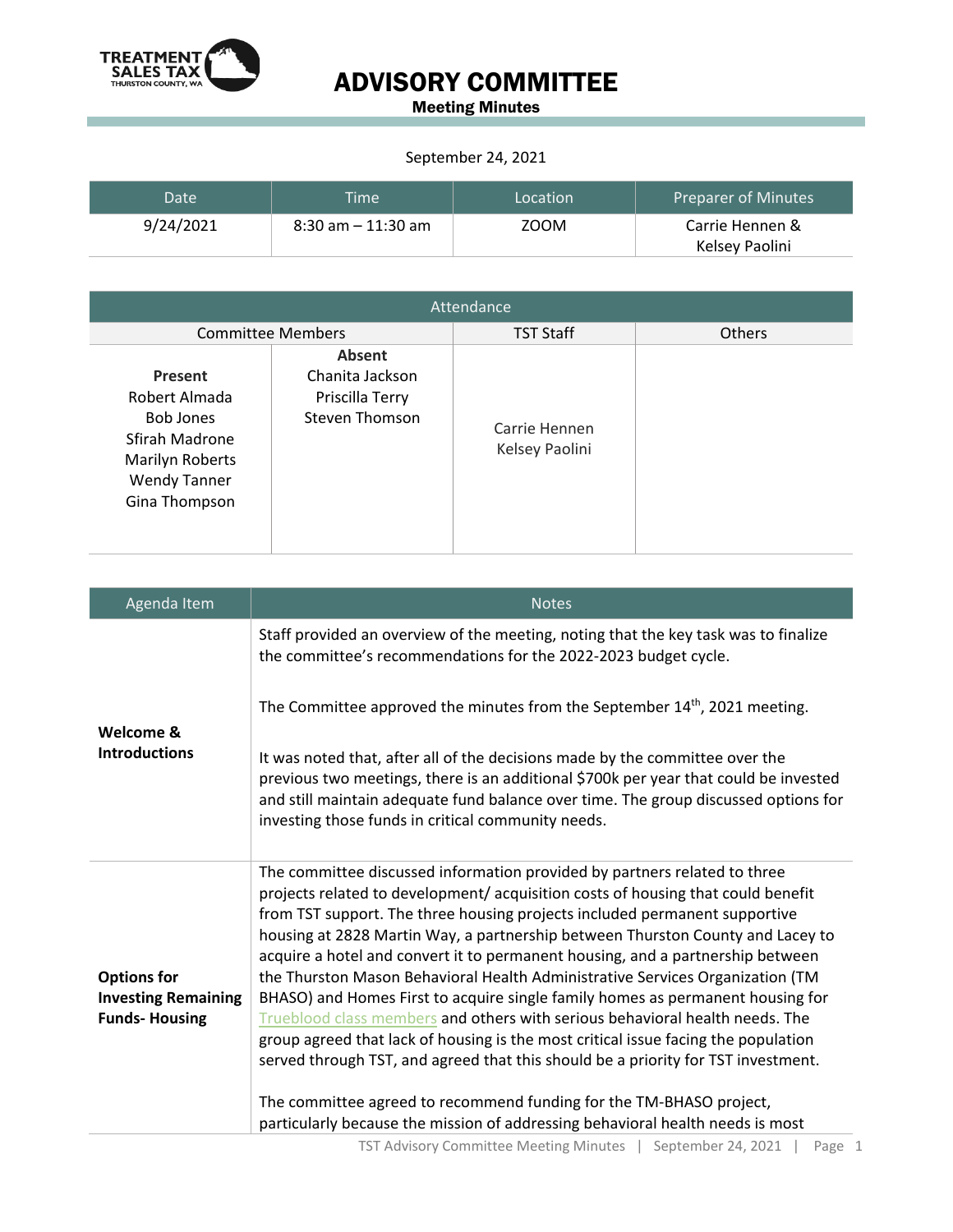

# ADVISORY COMMITTEE

Meeting Minutes

| Agenda Item                                                                                                               | <b>Notes</b>                                                                                                                                                                                                                                                                                                                                                                                                                                                                                                                                                                                                                                                                                                                                                                           |
|---------------------------------------------------------------------------------------------------------------------------|----------------------------------------------------------------------------------------------------------------------------------------------------------------------------------------------------------------------------------------------------------------------------------------------------------------------------------------------------------------------------------------------------------------------------------------------------------------------------------------------------------------------------------------------------------------------------------------------------------------------------------------------------------------------------------------------------------------------------------------------------------------------------------------|
|                                                                                                                           | aligned with TST's mission and because it was agreed that the partners involved<br>could act swiftly to create a new housing resource. It was clarified the funding<br>recommendation will be a single \$500k investment in 2022.                                                                                                                                                                                                                                                                                                                                                                                                                                                                                                                                                      |
|                                                                                                                           | Upon further discussion, the committee agreed to recommend an additional<br>investment of \$500k in 2023 in a project to be determined closer to that date.<br>Options could include additional investment in the ASO partnership noted above, or<br>another project identified in partnership with the PHSS Office of Housing and<br>Homelessness Prevention.                                                                                                                                                                                                                                                                                                                                                                                                                         |
| <b>Options for</b><br><b>Investing Remaining</b><br><b>Funds-Enhancing</b><br><b>Funding for Other</b><br><b>Requests</b> | The group revisited two proposals discussed in previous weeks for consideration of<br>additional funds:<br>Resource Hub- the group did not support adding additional funds to this<br>new program to support stipends for provider participation.<br>Wraparound with Intensive Services-Staff noted that this program has been<br>a longtime recipient of funding to support services for non-Medicaid youth,<br>and that there has always been a waiting list for these slots (waiting list of<br>13 Medicaid ineligible youth as of Sept 2021). The group agreed this<br>program is a high priority, providing critical treatment services to youth<br>with significant needs, and agreed to recommend an additional \$80,000 per<br>year to fund two additional non-Medicaid slots. |
| <b>Options for</b><br><b>Investing Remaining</b><br><b>Funds-Innovation</b><br><b>Fund</b>                                | The group discussed options for investing the remaining funds- based on decisions<br>noted above, this amounts to \$120k per year. There was discussion of various<br>options for an "innovation fund".<br>The group agreed that issues of racism and inequity continue to be critical<br>priorities, and therefore these remaining funds should be added to the funding<br>already recommended to support Diversity, Equity and Inclusion (DEI) focused<br>grants. The committee had already agreed to recommend \$200k a year to support<br>DEI efforts (including \$50k a year for DEI training and consultation and \$150k/year<br>for DEI grants) and agreed that the remaining \$120k/ yr should be added to expand<br>this investment.                                          |
| <b>Additional</b><br><b>Discussion of</b><br><b>Budget</b><br>Recommendation<br>to BOCC                                   | <b>Summary of Challenges and Opportunities</b><br>The group reviewed and approved of draft language summarizing the Committee's<br>perspectives on challenges and opportunities for inclusion in the budget<br>presentation to the Board of County Commissioners. One committee member<br>recommended adding stronger language noting that the Committee's budget<br>recommends investments designed to ameliorate the impact of racism on access to<br>services for people of diverse backgrounds.<br><b>Recommendation re: Mid-Biennium Review</b><br>The Committee asked staff to include an "*" denoting that the Committee<br>recommends a mid-biennium review of certain programs to ensure continued                                                                            |